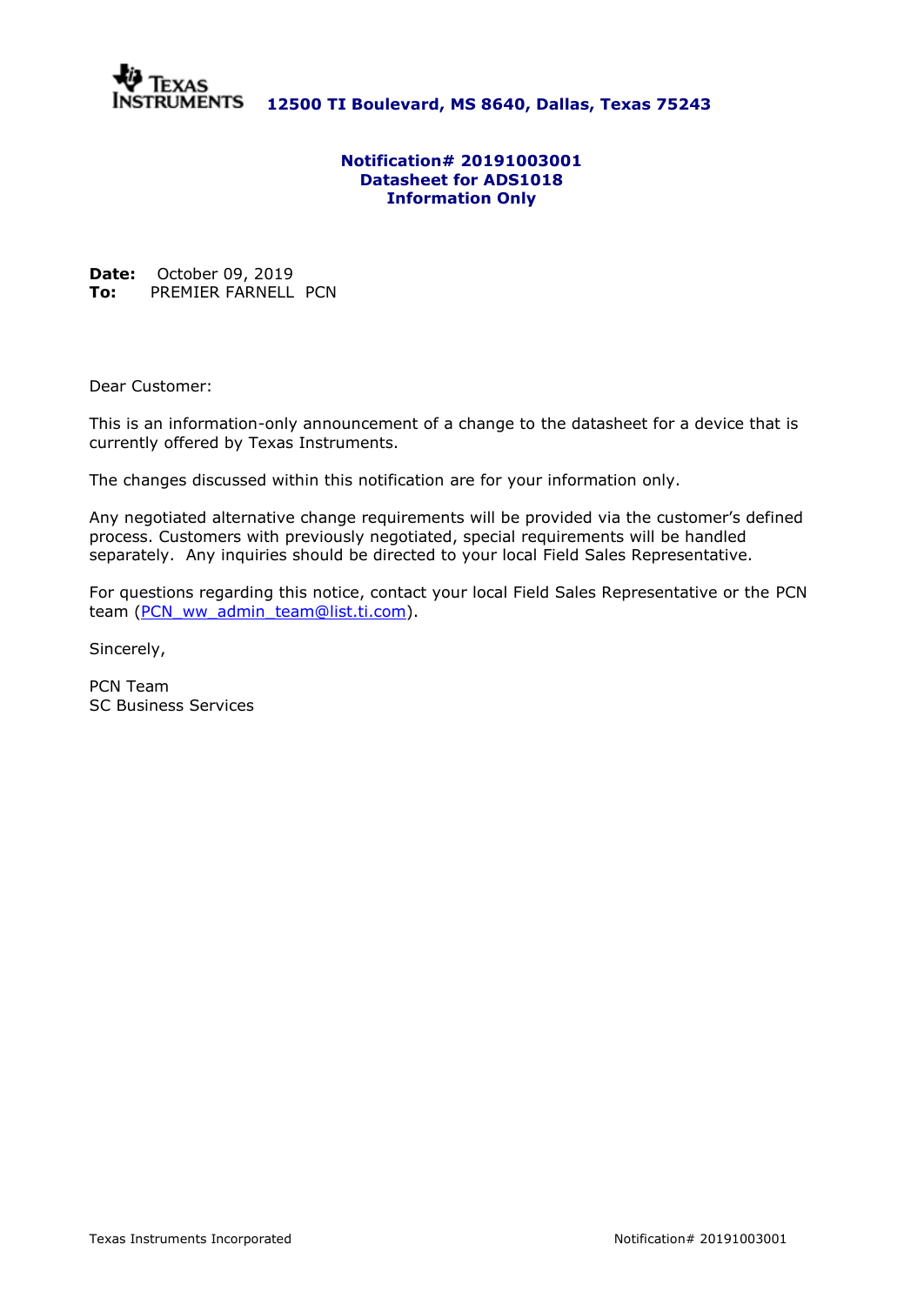## **Products Affected:**

The devices listed on this page are a subset of the complete list of affected devices. According to our records, these are the devices that you have purchased within the past twenty-four (24) months. The corresponding customer part number is also listed, if available.

ADS1018IDGST null<br>ADS1018IRUGT null and the matrix of the matrix of the matrix of the matrix of the matrix of the matrix of the ADS1018IRUGT

# **DEVICE**<br> **CUSTOMER PART NUMBER**<br> **CUSTOMER PART NUMBER**

Technical details of this Product Change follow on the next page(s).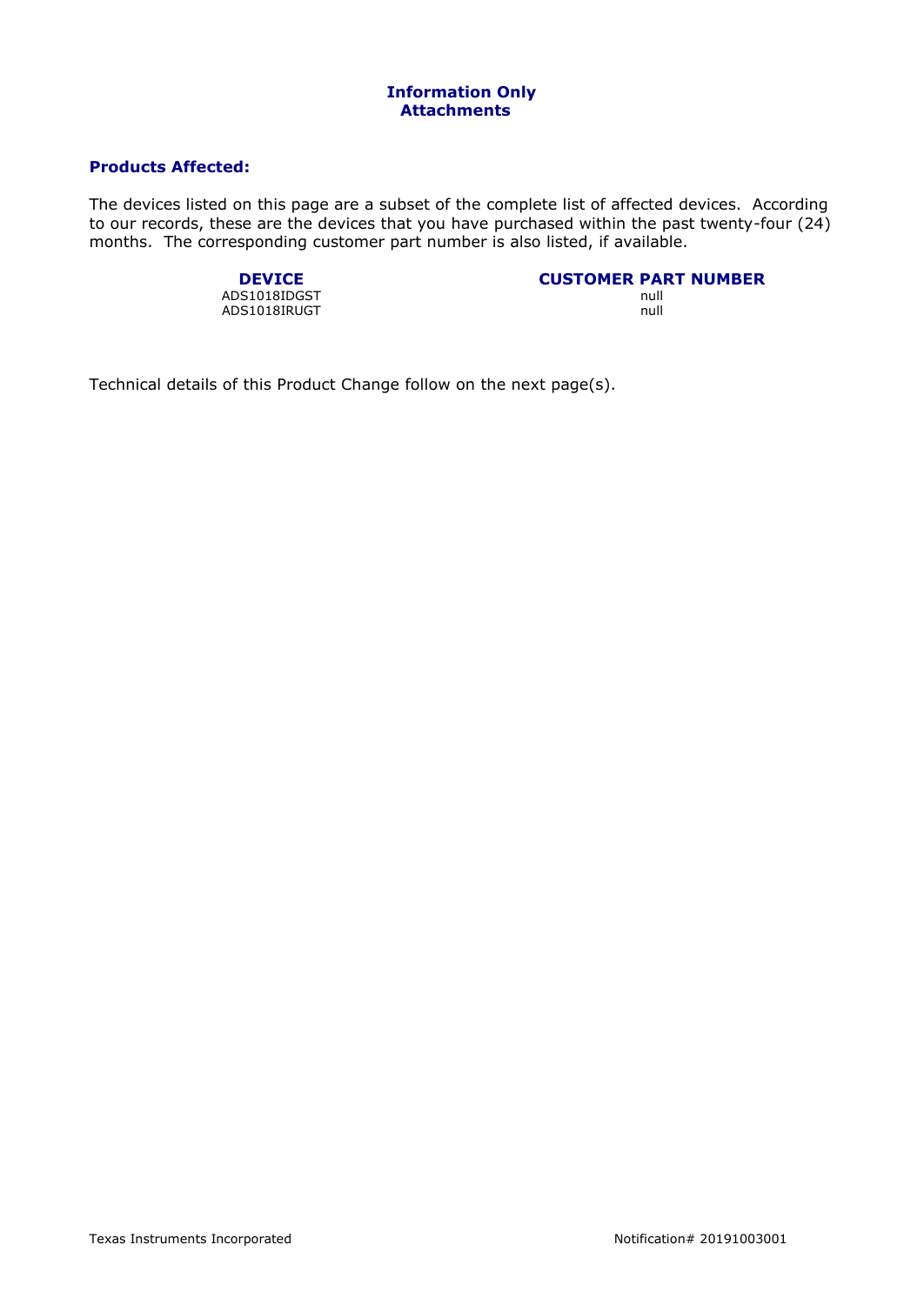| <b>PCN Number:</b>                                                                            | 20191003001        |                     | <b>PCN Date:</b>   | Oct. 9, 2019 |            |                                               |  |
|-----------------------------------------------------------------------------------------------|--------------------|---------------------|--------------------|--------------|------------|-----------------------------------------------|--|
| Datasheet for ADS1018<br><b>Title:</b>                                                        |                    |                     |                    |              |            |                                               |  |
| <b>Customer Contact:</b>                                                                      | <b>PCN Manager</b> |                     |                    |              | Dept:      | <b>Quality Services</b>                       |  |
| <b>Change Type:</b>                                                                           |                    |                     |                    |              |            |                                               |  |
| <b>Assembly Site</b>                                                                          |                    | Design              |                    |              |            | <b>Wafer Bump Site</b>                        |  |
| <b>Assembly Process</b>                                                                       | ⋉                  | <b>Data Sheet</b>   |                    |              |            | <b>Wafer Bump Material</b>                    |  |
| <b>Assembly Materials</b>                                                                     |                    |                     | Part number change |              |            | <b>Wafer Bump Process</b>                     |  |
| <b>Mechanical Specification</b>                                                               |                    | <b>Test Site</b>    |                    |              |            | <b>Wafer Fab Site</b>                         |  |
| Packing/Shipping/Labeling                                                                     |                    | <b>Test Process</b> |                    |              |            | <b>Wafer Fab Materials</b>                    |  |
|                                                                                               |                    |                     |                    |              |            | <b>Wafer Fab Process</b>                      |  |
| <b>Notification Details</b><br><b>Description of Change:</b>                                  |                    |                     |                    |              |            |                                               |  |
| Texas Instruments Incorporated is announcing an information only notification.                |                    |                     |                    |              |            |                                               |  |
| The product datasheet(s) is being updated as summarized below.                                |                    |                     |                    |              |            |                                               |  |
| The following change history provides further details.                                        |                    |                     |                    |              |            |                                               |  |
|                                                                                               |                    |                     |                    |              |            |                                               |  |
|                                                                                               |                    |                     |                    |              |            |                                               |  |
| EXAS<br>NSTRUMENTS<br>ADS1018                                                                 |                    |                     |                    |              |            |                                               |  |
|                                                                                               |                    |                     |                    |              |            | SBAS526D-NOVEMBER 2012-REVISED SEPTEMBER 2019 |  |
| Changes from Revision C (November 2015) to Revision D                                         |                    |                     |                    |              |            | Page                                          |  |
|                                                                                               |                    |                     |                    |              |            |                                               |  |
|                                                                                               |                    |                     |                    |              |            |                                               |  |
|                                                                                               |                    |                     |                    |              |            |                                               |  |
|                                                                                               |                    |                     |                    |              |            |                                               |  |
| The datasheet number will be changing.                                                        |                    |                     |                    |              |            |                                               |  |
| Device Family                                                                                 |                    |                     | Change From:       |              | Change To: |                                               |  |
|                                                                                               |                    |                     |                    |              |            |                                               |  |
| ADS1018                                                                                       |                    | SBAS526C            |                    |              | SBAS526D   |                                               |  |
| These changes may be reviewed at the datasheet links provided.                                |                    |                     |                    |              |            |                                               |  |
|                                                                                               |                    |                     |                    |              |            |                                               |  |
| http://www.ti.com/product/ADS1018                                                             |                    |                     |                    |              |            |                                               |  |
|                                                                                               |                    |                     |                    |              |            |                                               |  |
| <b>Reason for Change:</b>                                                                     |                    |                     |                    |              |            |                                               |  |
| To accurately reflect device characteristics.                                                 |                    |                     |                    |              |            |                                               |  |
| Anticipated impact on Fit, Form, Function, Quality or Reliability (positive / negative):      |                    |                     |                    |              |            |                                               |  |
| No anticipated impact. This is a specification change announcement only. There are no changes |                    |                     |                    |              |            |                                               |  |
| to the actual device.                                                                         |                    |                     |                    |              |            |                                               |  |
| <b>Changes to product identification resulting from this PCN:</b>                             |                    |                     |                    |              |            |                                               |  |
| None.                                                                                         |                    |                     |                    |              |            |                                               |  |
| <b>Product Affected:</b>                                                                      |                    |                     |                    |              |            |                                               |  |
| ADS1018IDGSR                                                                                  |                    |                     |                    |              |            |                                               |  |
|                                                                                               | ADS1018IDGST       |                     | ADS1018IRUGR       |              |            | ADS1018IRUGT                                  |  |
|                                                                                               |                    |                     |                    |              |            |                                               |  |
| For questions regarding this notice, e-mails can be sent to the contacts shown below or your  |                    |                     |                    |              |            |                                               |  |
| local Field Sales Representative.                                                             |                    |                     |                    |              |            |                                               |  |

| <b>Location</b> | E-Mail                         |
|-----------------|--------------------------------|
| <b>USA</b>      | PCNAmericasContact@list.ti.com |
| Europe          | PCNEuropeContact@list.ti.com   |
| Asia Pacific    | PCNAsiaContact@list.ti.com     |
| WW PCN Team     | PCN ww admin team@list.ti.com  |